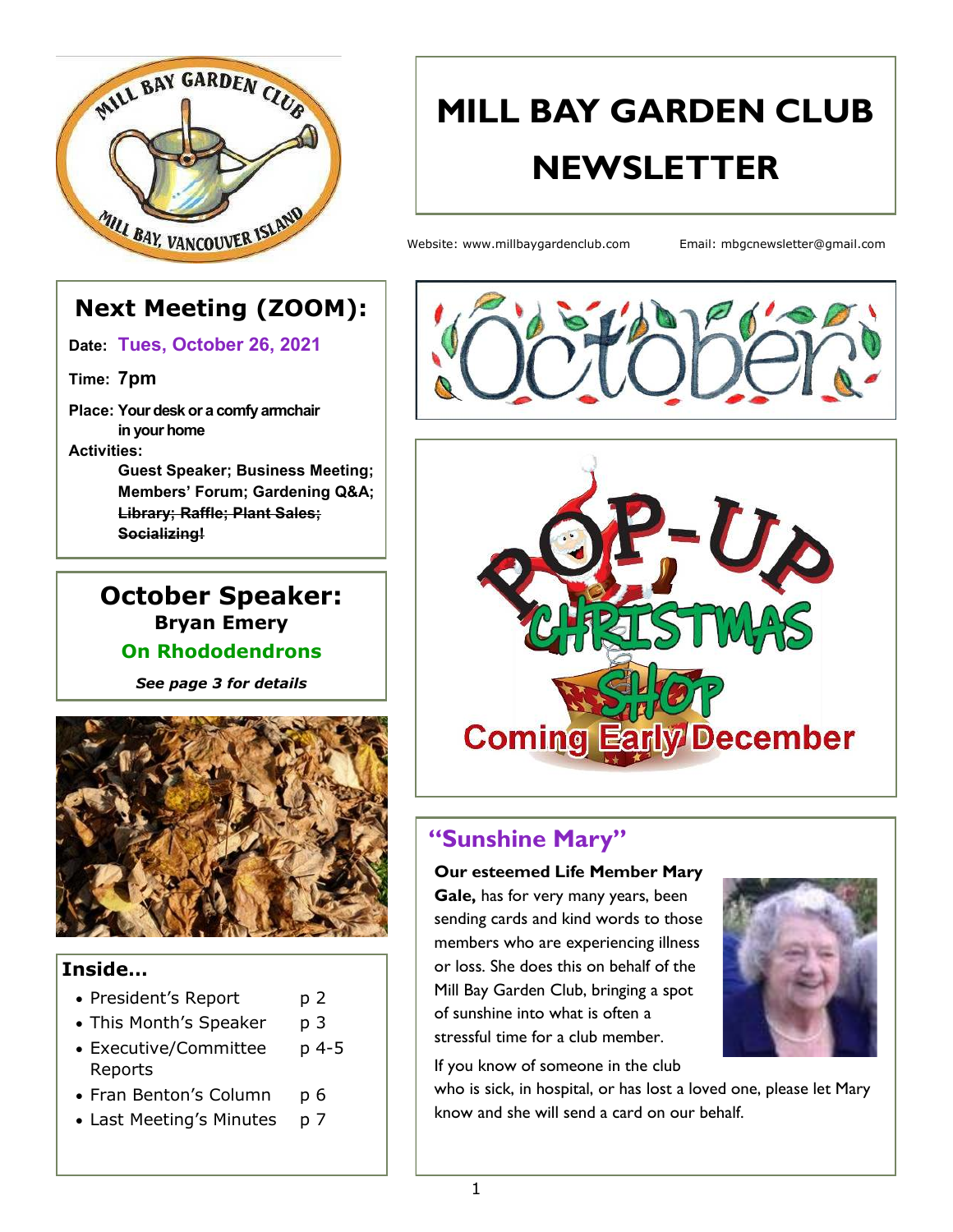# **President's Report** Bernie Juurlink

Unfortunately, Covid-19 is still a problem throughout the world. Island Health reports 484 active Covid-19 cases with 226 being on Central Island and another 204 cases in the Greater Victoria region. Also, Island Health is receiving some Covid-19 patients from Northern BC. Because of Covid-19 our next meeting will be via Zoom. Your Executive will decide month by month whether to hold an in-person meeting or a meeting via Zoom.

The Executive felt it was safe to hold an inperson outdoor plant sale. Despite the wet weather we have had a very successful plant sale on Saturday October 16. I thank Monika Morgan for organizing the sale and Stephanie Taylor for running the Raffle. Pat Spezowka and Gord Hamilton sat for three hours enduring the cool wet weather collect memberships and sale proceeds respectively. I also thank the many volunteers who helped run the Sale as well as all those people who donated to the sale. I thank James MacDonald for donating all the garden tools and supplies.

We have had a small change in our Executive. Dorothy Kennedy has been overwhelmed with work lately and has asked someone else to take over as Secretary of the Club. Melanie Fiander has kindly agreed to step in and I thank her for taking on this duty.

We have gone from a very dry spring and summer to a wet September and October. Since the first of September I have measured 207 millimetres (8.15 inches) of rain that has fallen in our yard to date. This is about the same amount of rain that fell from the first of February till the end of August with 217 millimetres (8.54 inches) of rain during this time period. This abundance of rain seems to have caused the Coho salmon to be eager to enter Lower Shawnigan Creek a bit earlier than usual - this year's run is promising to be the most successful Coho return yet recorded by the Mill Bay and District Conservation Society.

Despite this incredible amount of rainfall, we still have lots blooming in our yard, several varieties of rain-resistant roses, monkshood, asters, fuchsias, nerines and begonias.

*Bernie* 

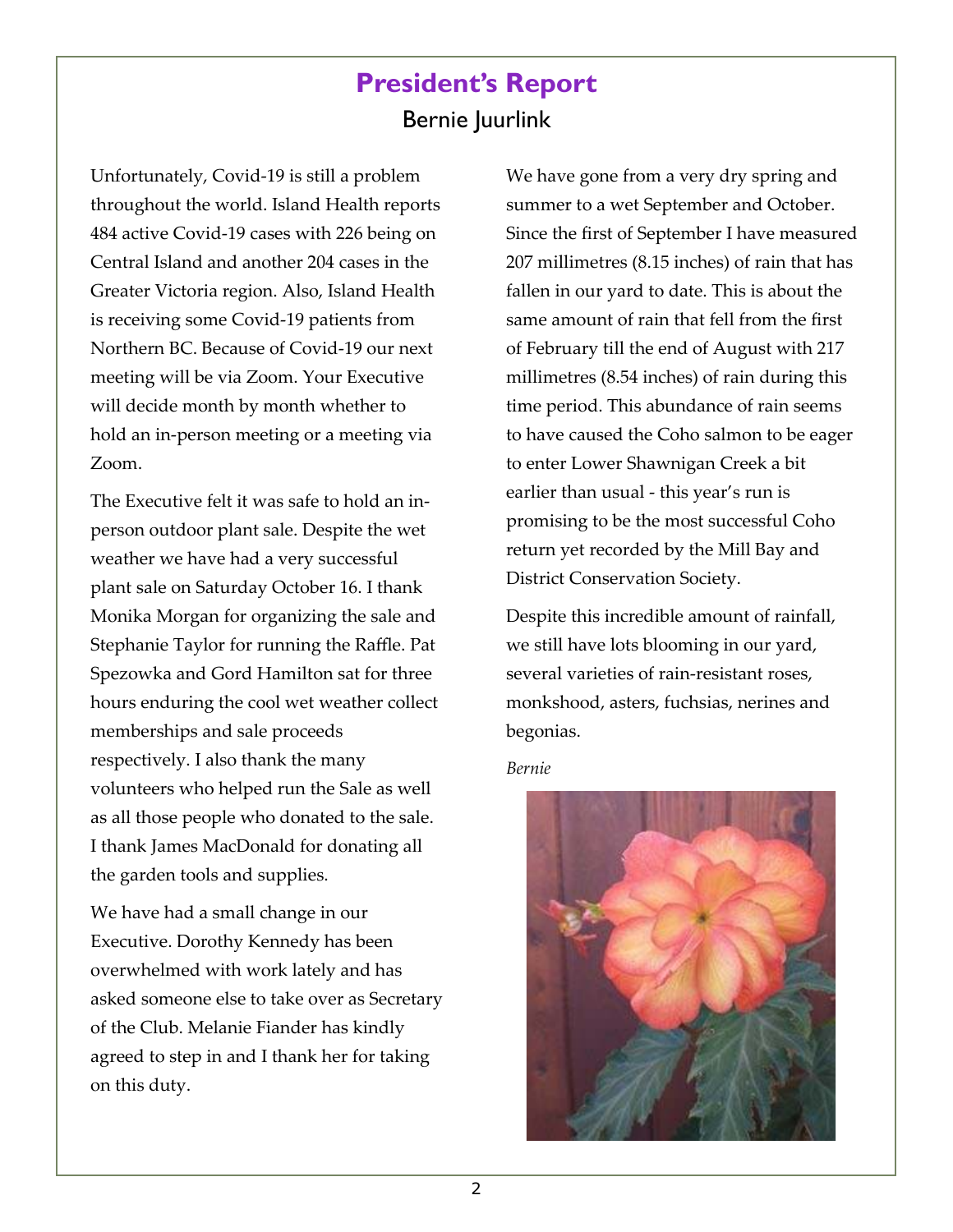#### **October 26, 2021, Mill Bay Garden Club Agenda**

- 1) 7:00 p.m. Speaker: **Bryan Emery**  chaired by Cliff Stainsby
- 2) 8:00 p.m.: Club Business
	- a) Approval of the agenda
	- b) Approval of the minutes of September 2021 Club Zoom meeting (attached)
	- c) President's Report Bernie Juurlink
	- d) Executive Committee reports
	- e) Virtual Brag Table
	- f) Garden-related Questions with our Master Gardeners
	- g) Questions for the Executive?
	- h) Adjournment

# **October's Speaker (Tuesday, October 26):**

### **Bryan Emery, via Zoom, on Rhododendrons**

Bryan has been growing orchids for over 25 years. His main interests are Masdevallias, miniatures, and terrestrials. After 18 years working in veterinary medicine he has recently changed focus and now runs a small specialty plant nursery in Victoria BC. Bryan grows a broad range of plants alongside his orchid collection. Other collections include gesneriads, cacti, succulents, caudex forming plants, alpines, and anything odd or unusual.



# **Los Bandidos!**

Pat Spezowka and Gord Hamilton, staffing the membership table at MBGC's Fall Plant Sale on a wet and chilly. October 16, 2021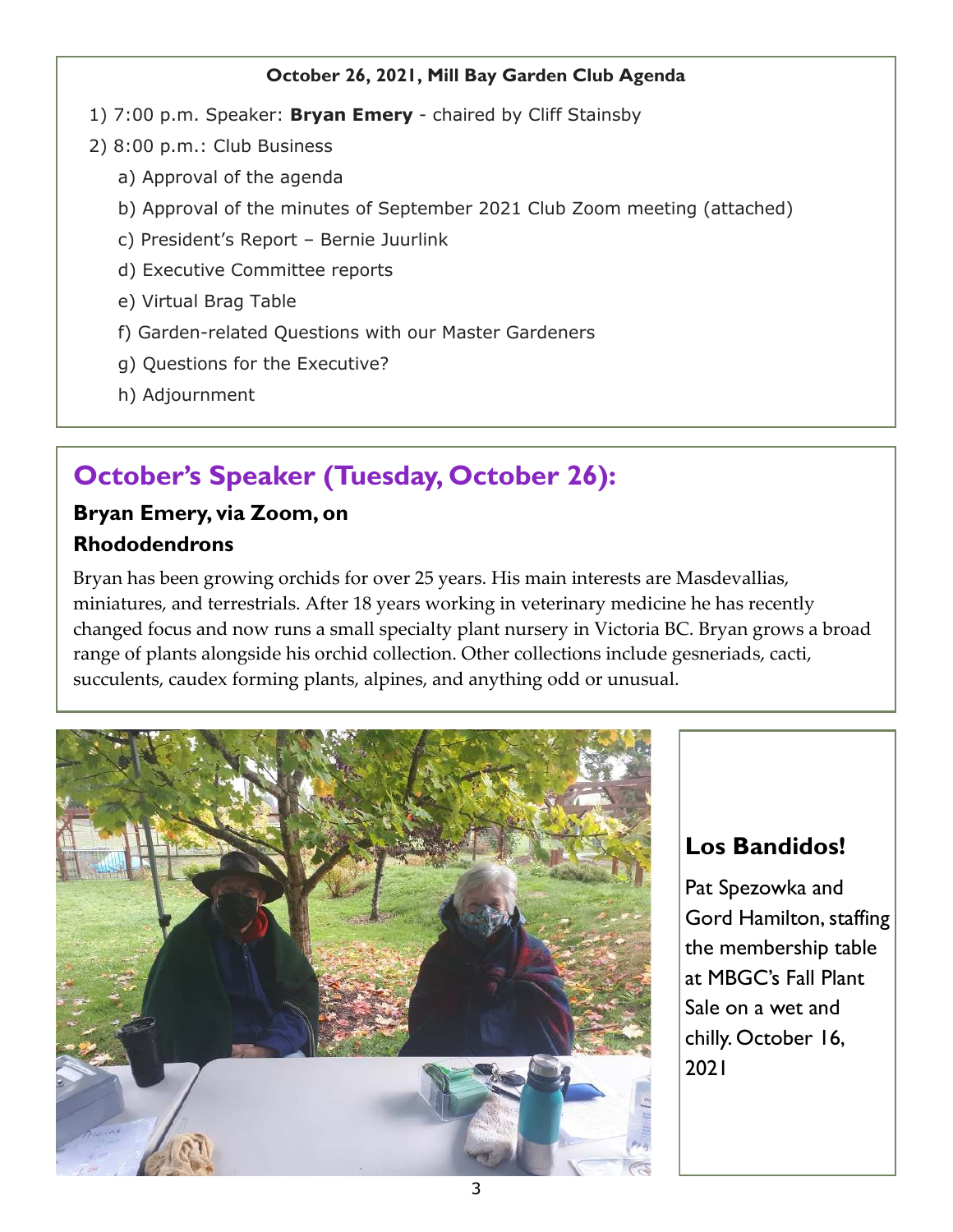# **A Letter from Norman Redcliffe**

#### Dear MBGC,

Thank you for news of the forthcoming garden plant sale, however we are in the process of reducing the number of plants in our care rather than seeking new ones.

This is because we sold off our adjacent 20,000 sq. ft. garden as the amount of time and energy it was taking to maintain it was becoming an onerous burden rather than a joy!

I doubt Gwen And I will actually attend the sale as I am still recovering from a knee joint replacement a few weeks ago, however we will send a donation in lieu of purchasing plants. According to the orthopaedic surgeon and the physiotherapist who have attended on my case, my over exertions to propagate , pot and deliver 400 plus plants for the MBGC membership and first responders early this year was a bit over-optimistic, healthwise.

We have converted our quite commodious greenhouse into a "more general hobby shop" and will build a new, smaller greenhouse early next year . This will give us the opportunity to package lots of "Bill Herring'' pea seeds, probably quite a few "topsy Tom" cherry tomato seedlings etc, but definitely not on the scale of 2021's performance!

Please thank all concerned with keeping the MBGC flag flying in these trying times. We really appreciate the dedication of our President and Board members, and hope to be back to help in 2022.

Regards and thanks,

Norman and Gwen

# **Memorial Garden**

Plans are underway to make significant changes to the Memorial Garden at the hall. Some plants and trees will be removed and replaced. Thanks to Ally, Elaine and Barb for their input and suggestions. Work parties will be scheduled as needed, likely one later this fall and again in the spring.

*Respectfully, Katherine Miller*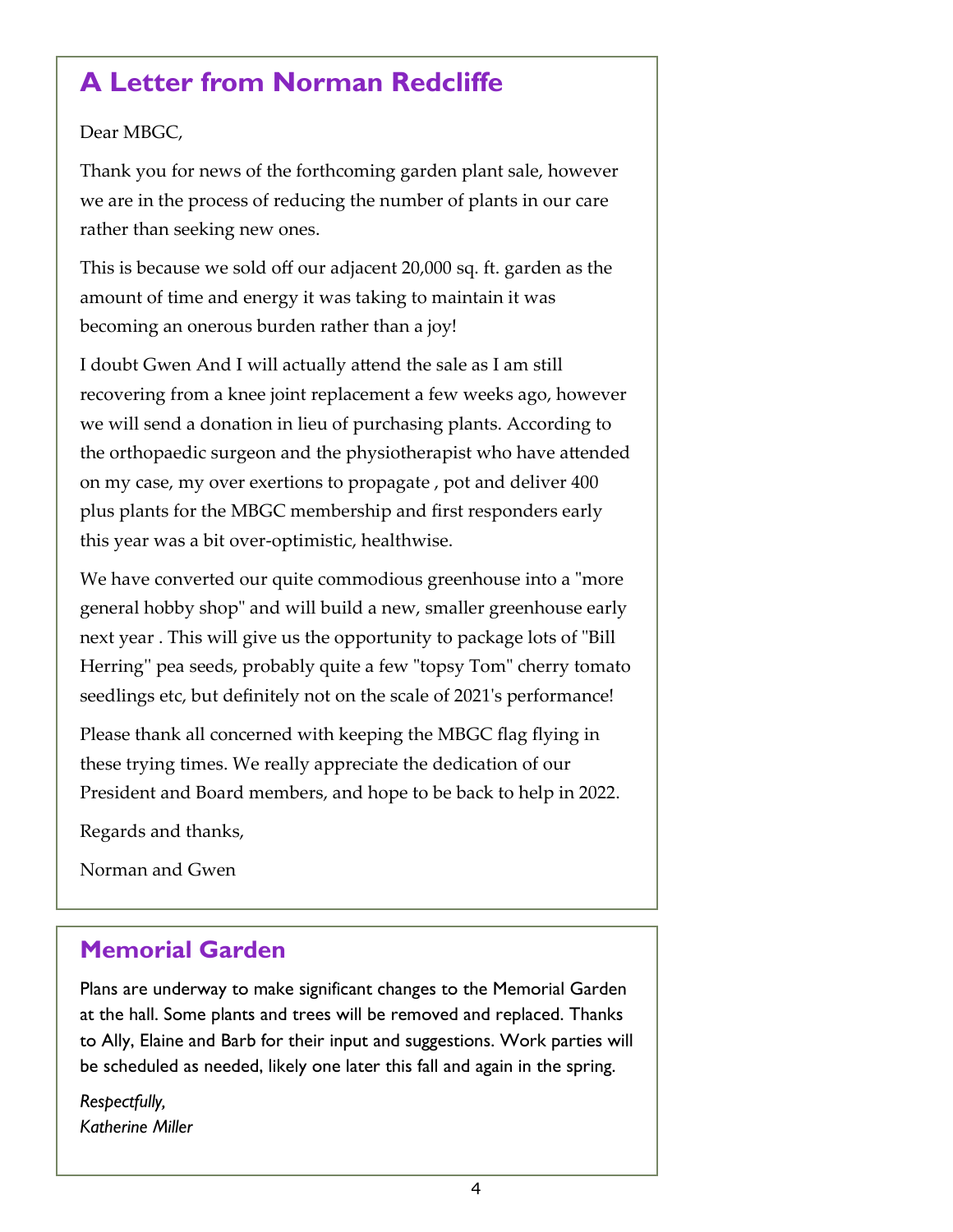# **Committee Reports**

### **Membership**

Hello garden club members. This is a reminder that your 2021/22 membership is due now. Thanks to those who braved the elements and renewed their memberships at the plant sale last Saturday.

You can renew your membership by e-transfer to mbgcmembership@gmail.com OR send a cheque to our treasurer Gord Hamilton OR drop the cash off at Pat Spezowka's house.

And a warm welcome from the Mill Bay Garden Club to two new members, **Kathleen Mercer** from Duncan and **Brenda Ottosen** from Mill Bay. We look forward to meeting you in person when that is possible again.

# **Plant Sales**

Despite the drizzly day on Saturday oct. 16, we had a successful plant sale raising \$755. (along with book sales.) It was great to see lots of people coming out to say hi & support the club. Thank you to all the donators, purchasers & volunteers making for a great day.

Looking ahead, we are starting to think about Xmas & another possible Pop up store on Pat & Alex Spezowka' back deck. It was quite a fun & lucrative event

last year. With the pandemic lingering, we feel this outside venue feels safe & offers lovely views.

If this is something we want to partake in again this year, we would like members to start thinking about their craft skills. We know we have lots of "crafty" people in the club. Wreaths, centre pieces, swags to name a few. Perhaps we can have a work bee with Pat teaching us how to make some wreaths. We would like to have more inventory this year if



possible. We are thinking of end of November or beginning of December. We hope to invite more of the public & feel we can do this safely.

So think about these suggestions. If you are interested, or have questions you may contact Pat or Monika.

We hope to start collections of boughs, bows, ribbons, etc. More of that info to follow.

Happy planting ( still)

*Monika Morgan & Sharon Martin Your friendly Plant Sales team*

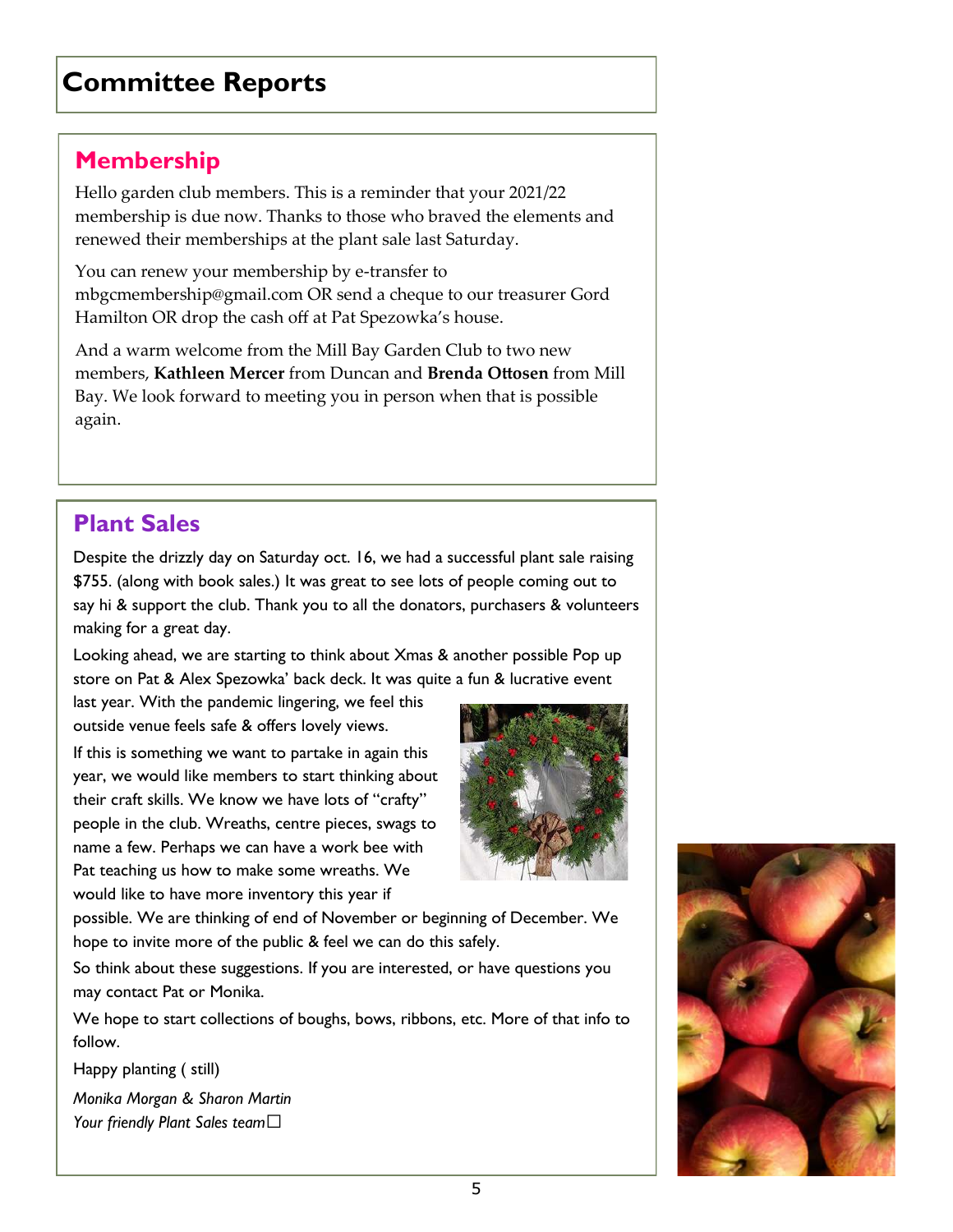# **Fun with Cactus and Succulents by Fran Benton**

(because we sure are not going anywhere exotic to see them!!!)

Last month I went south to Victoria for the Succulent and Cactus Societies annual show and sale. I do love a group of obsessives be they model trains, fossils, or plant groups. These guys are very obsessed with these tiny and unusual plants. Oh what a great show! I decided to stock up on plants at the sale. I dragged "he who really does know best" along and he picked out 2 cactus that he liked. I picked up a few that I felt rounded out my collection. When I questioned this I thought, "Well, it's not like we are going anywhere for a winter vacation this year, AGAIN. No hauling myself up to stare in the mouth of a tropical volcano, no scrambling through the cactusy hills of Arizona. Instead we lavish love and care on the cactus and succulents. Or not. Cactus and succulents enjoy a nice dry winter with just the right dab of moisture from time to time. Most of my cactus actually lives in the garage over winter. Not that pleasant a spot but cactus are tough customers! Certain very special plants get to spend the winter inside the house in my cool south-facing window. There is quite a bit of light but big conifers filter it. I really have to discipline myself to stay away from the watering can. I make sure the cactus have super well-drained soil and I empty the trays so they don't ever sit in water. I water them well once a month to 6 weeks. They should be good and dry before you water them again. If they are happy they will bloom for you in the summer. My best bloomer is my Lifesaver cactus Heurnia zebrina. Outside in the

summer the Echinopsis has big pink blooms. This cactus produces all sorts of babies that are fun to grow to big fellows. I always have these cacti at our garden sales and am happy to get some to you. They originally came from a friend of Marie Cooke's and are easy to grow and propagate. I was delighted to pick up a new cactus from (of all places) the Mission Thrift Store in Duncan. The cactus is not spiny and actually is more like a succulent. It's a Stapelia gigantea. I've included a picture of it in bloom on the big island of Hawaii.



 I wonder if any of you do the kind of thing I do when watching a TV show. Maybe the killer is chasing someone down the street in Phoenix Arizona and they stop and look back at the cops. What do I see in the background WOW it's a Pencil Euphorbia! I demand the movie be paused while I get a better look at that plant. Then the action resumes and what do I remember about that show? Well you know there are millions of cop dramas but not many with a Pencil Euphorbia. The other excellent show for plants is Montelbono, the Italian murder



mystery filmed on Sicily. They have the most gobsmacking monster Prickly Pear cactus you have ever seen!

For my final cactus comment, at one of the local garden club sales I bought a plant called Queen of the Night. It turns out this cactus grows like stink and crawls all over the other plants. I saw what happens when this plant gets ideal conditions at Miloli'I Park on the big island of Hawaii. We think Ivy is bad! Well as our pandemic rages on go and cheer yourself up with a little cactus or succulent. Tell it all your troubles and show it some love! Happy indoor gardening this fall!